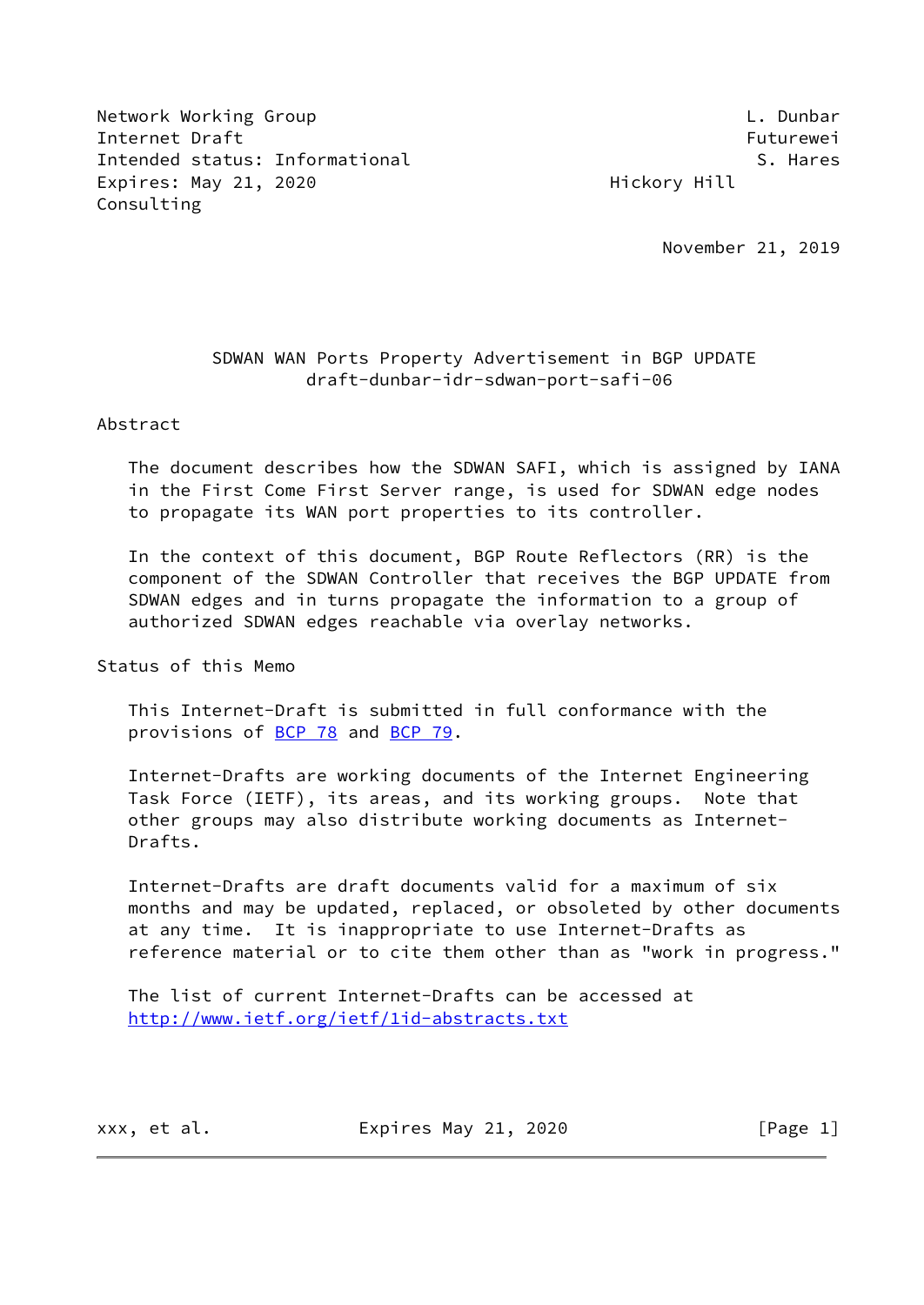The list of Internet-Draft Shadow Directories can be accessed at <http://www.ietf.org/shadow.html>

This Internet-Draft will expire on Dec 5, 2020.

Copyright Notice

 Copyright (c) 2019 IETF Trust and the persons identified as the document authors. All rights reserved.

This document is subject to [BCP 78](https://datatracker.ietf.org/doc/pdf/bcp78) and the IETF Trust's Legal Provisions Relating to IETF Documents

[\(http://trustee.ietf.org/license-info](http://trustee.ietf.org/license-info)) in effect on the date of publication of this document. Please review these documents carefully, as they describe your rights and restrictions with respect to this document. Code Components extracted from this document must include Simplified BSD License text as described in Section 4.e of the **[Trust Legal Provisions](https://trustee.ietf.org/license-info)** and are provided without warranty as described in the Simplified BSD License.

Table of Contents

| 2. Conventions used in this document3                                         |
|-------------------------------------------------------------------------------|
| 2.1. Information to be propagated for SDWAN UPDATE4                           |
|                                                                               |
| 2.3. How about a new Path Attribute under BGP UPDATE?6                        |
| 3. SDWAN WAN Port Identifer encoding in the MP-NLRI Path Attribute6           |
| $\underline{4}$ . WAN Port Properties encoding in the Tunnel Path Attribute 8 |
|                                                                               |
| 4.2. IPsec Security Association Property10                                    |
|                                                                               |
|                                                                               |
|                                                                               |
|                                                                               |
|                                                                               |
|                                                                               |
|                                                                               |
|                                                                               |

Dunbar, et al. Expires Dec 21, 2020 [Page 2]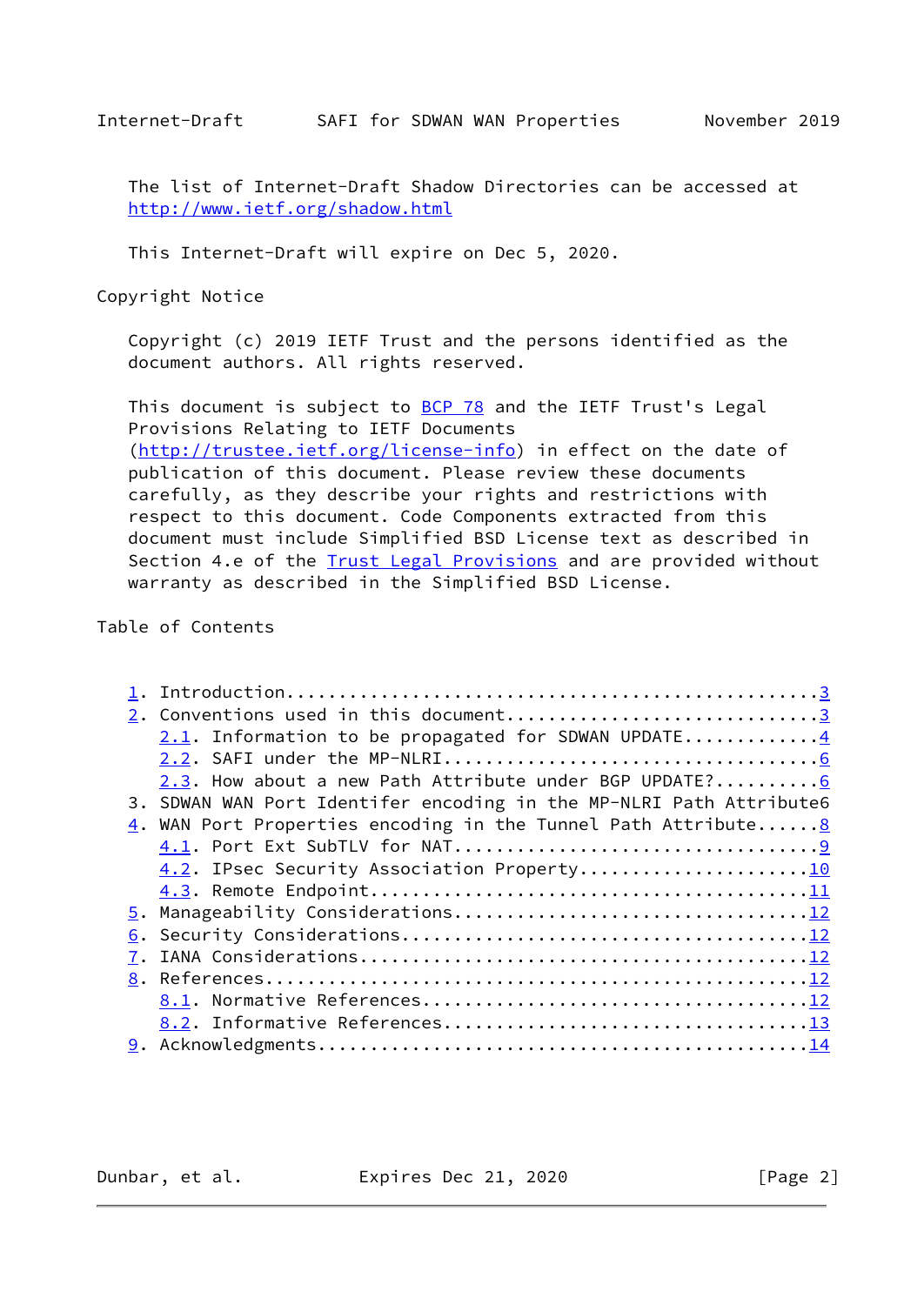<span id="page-2-1"></span><span id="page-2-0"></span>[1](#page-2-0). Introduction

 [Net2Cloud-Problem] introduces using SDWAN to reach dynamic workloads in multiple third-party data centers and aggregate multiple underlay paths, including public untrusted networks, provided by different service providers.

<span id="page-2-3"></span> [SDWAN-BGP-USAGE] describes multiple SDWAN scenarios and illustrates how BGP is used as control plane for the SDWAN networks.

 The document describes BGP UPDATE for SDWAN edge nodes to propagate its WAN port properties to RR.

- <span id="page-2-2"></span>[2](#page-2-2). Conventions used in this document
	- Cloud DC: Off-Premise Data Centers that usually host applications and workload owned by different organizations or tenants.
	- Controller: Used interchangeably with SDWAN controller to manage SDWAN overlay path creation/deletion and monitor the path conditions between sites.
	- CPE-Based VPN: Virtual Private Secure network formed among CPEs. This is to differentiate from most commonly used PE based VPNs a la [RFC 4364.](https://datatracker.ietf.org/doc/pdf/rfc4364)
	- MP-NLRI: The MP\_REACH\_NLRI Path Attribute defined in [RFC4760](https://datatracker.ietf.org/doc/pdf/rfc4760).
	- SDWAN End-point: An WAN port (logical or physical) of a SDWAN edge node. (If "endpoint" is used, it refers to a SDWAN End point).
	- OnPrem: On Premises data centers and branch offices
	- SDWAN: Software Defined Wide Area Network. In this document, "SDWAN" refers to the solutions of pooling WAN bandwidth from multiple underlay networks to get better WAN bandwidth management, visibility & control. When the underlay networks are private networks, traffic can be

| Dunbar, et al. | Expires Dec 21, 2020 | [Page 3] |
|----------------|----------------------|----------|
|----------------|----------------------|----------|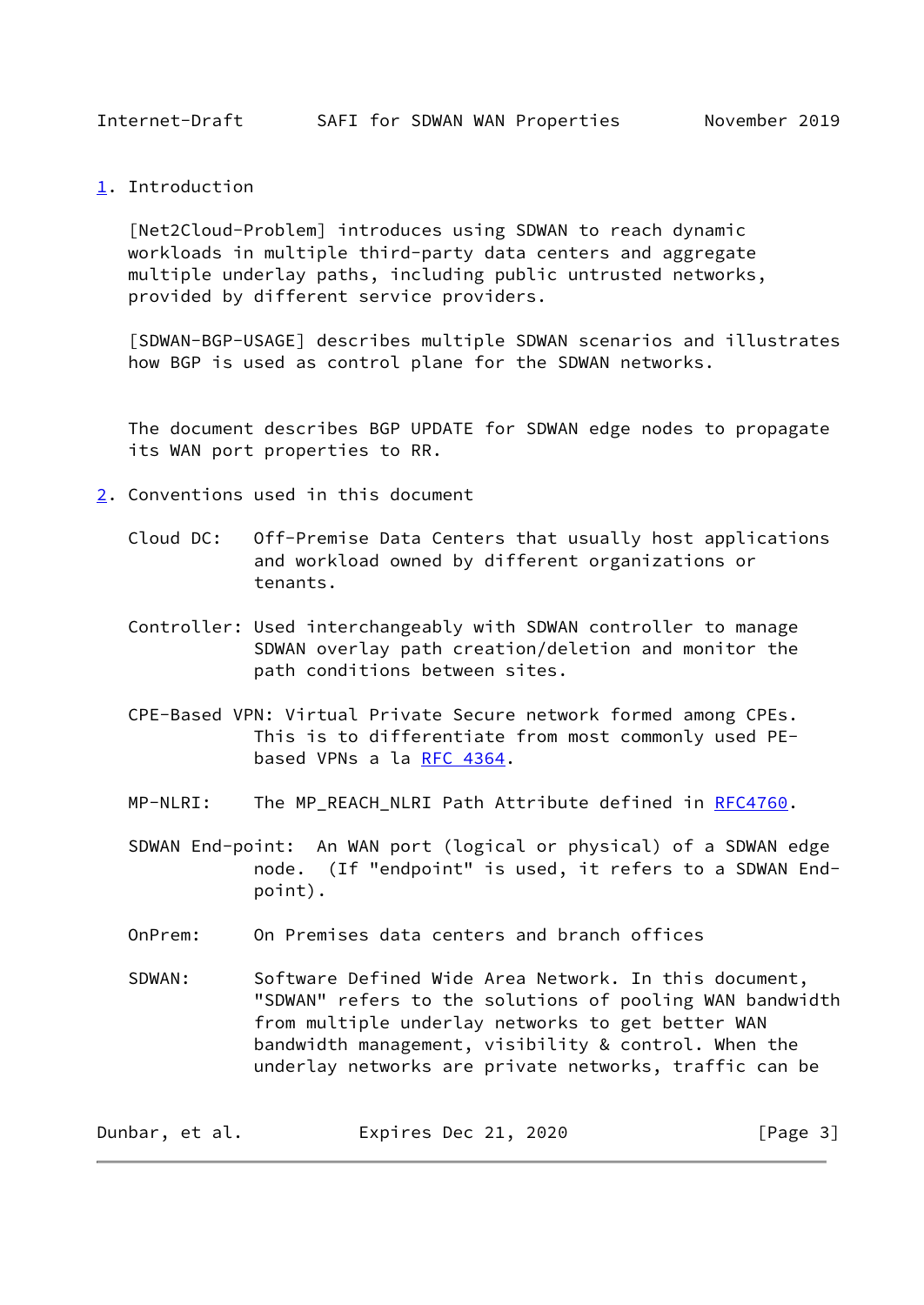<span id="page-3-0"></span> forwarded without additional encryption; when the underlay networks are public, such as Internet, some traffic needs to be encrypted when forwarding through those WAN ports (depending on user provided policies).

## 2.1. Information to be propagated for SDWAN UPDATE

Figure below shows the Hybrid SDWAN scenario:



CN: Client Network

Figure 1: Hybrid SDWAN

 Using C-PE2 for illustration, C-PE2 needs to send out two separate BGP UPDATE messages.

 BGP UPDATE #1 is to propagate C-PE2 attached routes, which are the regular VPN (L3VPN or EVPN) BGP Route UPDATE message,

MP-NLRI Path Attribute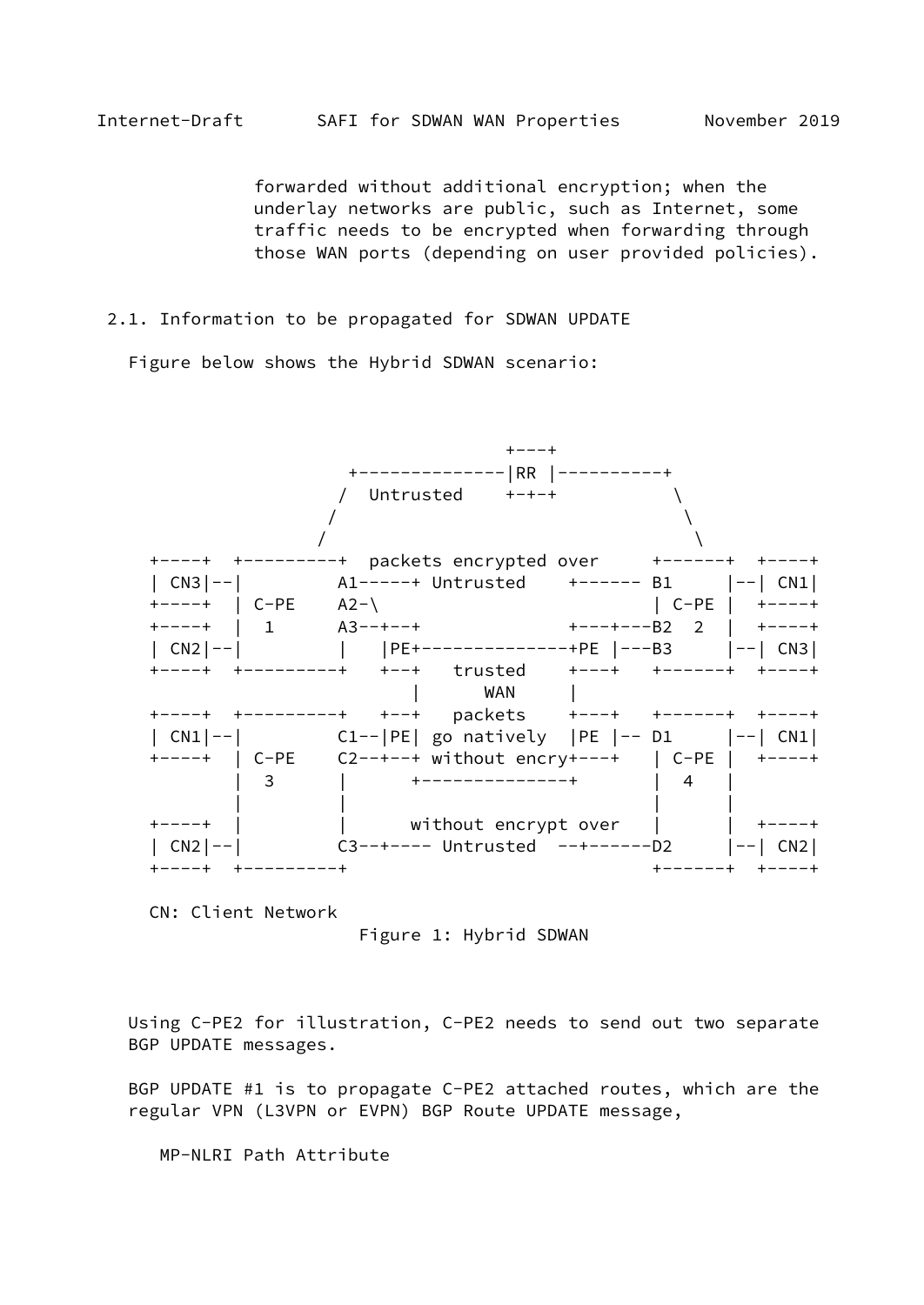Internet-Draft SAFI for SDWAN WAN Properties November 2019 Nexthop (C-PE2) NLRI 10.1.x.x. VLAN 15

 12.1.1x Tunnel-Encap Path Attribute Details of any tunnels that applicable to the routes carried by the MP-NLRI Path Attribute

 BGP UPDATE #2 is to propagate C-PE2's WAN port properties to RR, which should include:

- Identifier for the WAN Port
- The NAT property for the WAN Port
- The minimum IPsec information for establishing Port based IPsec.

 Separating WAN port properties UPDATE from client routes UPDATE makes the implementation simpler, because the properties of a SDWAN node's WAN Port can change independent from the client routes attached to the C-PE2. WAN port properties change can be caused by many factors, such as ISP service agreement changes for the service connected to the WAN Port, the WAN port being disabled, or its IPsec property changes, etc. Since most SDWAN edges only have a small number of WAN ports, the disadvantage of multiple BGP UPDATE messages to advertise properties of those WAN ports is relatively small.

 Following the same approach used by [idr-segment-routing-te-policy] where the SR Policy identifier is encoded in the MP-NLRI Path Attribute and the detailed SR Polices are encoded in the Tunnel Path attribute, the BGP UPDATE for SDWAN WAN port can have the WAN Port identifier encoded in the MP-NLRI Path Attribute and the associated WAN Port properties encoded in the Tunnel Path Attribute.

 Receivers of the UPDATE can associate the SDWAN node identifier, site identifier with the node's WAN Port properties.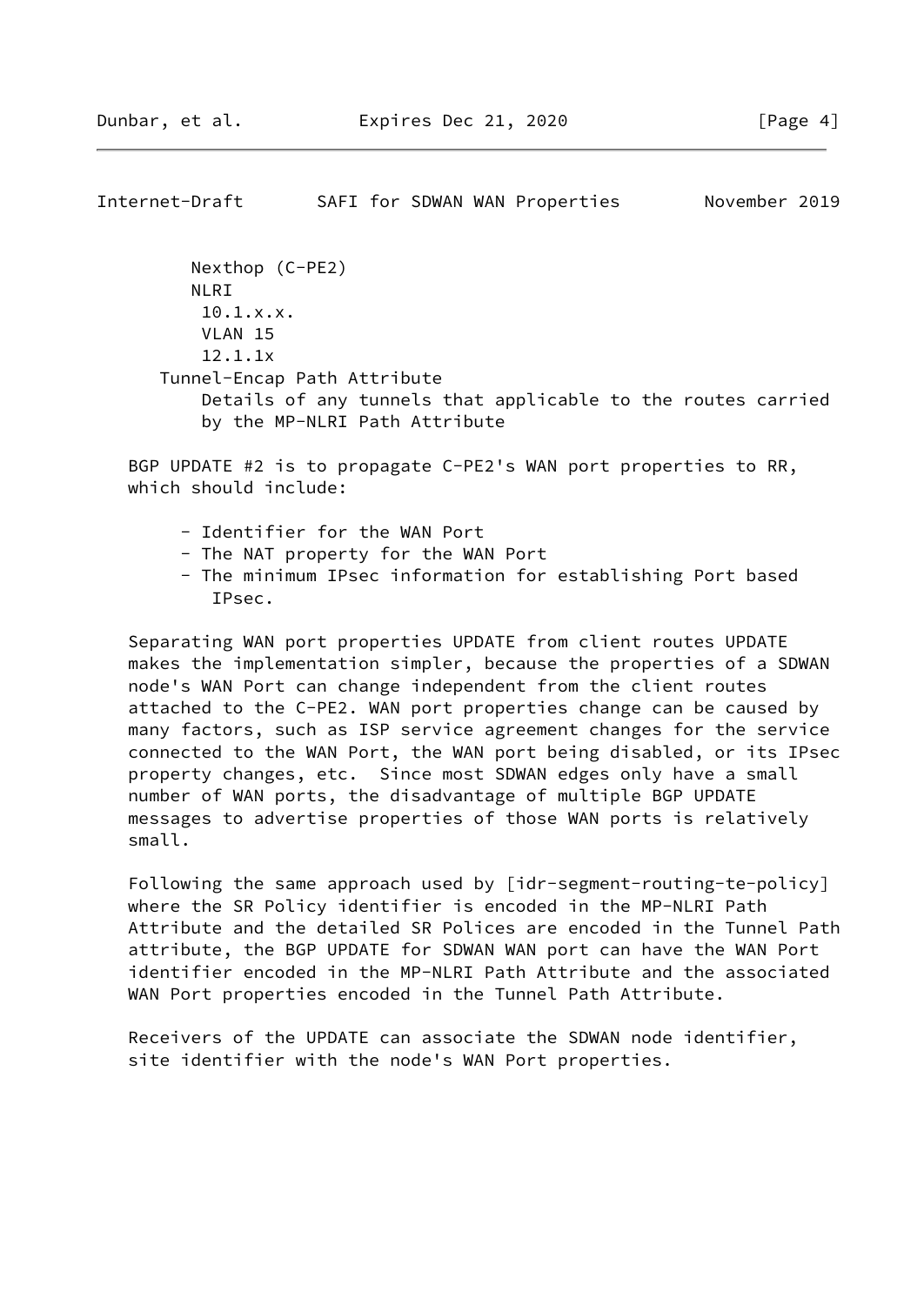<span id="page-5-0"></span>Internet-Draft SAFI for SDWAN WAN Properties November 2019

### 2.2. SAFI under the MP-NLRI

 It is possible to continue using the same IP SAFI in the MP-NLRI [\[RFC4760](https://datatracker.ietf.org/doc/pdf/rfc4760)] Path Attribute for advertising the SDWAN WAN port properties. If the same IP SAFI used, receiver needs extra logic to differentiate regular BGP MP-NLRI routes advertisement from the SDWAN WAN port properties advertisement and recognize the extra Site ID field added to the MP-NLRI. The benefit of using the same IP SAFI is that the UPDATE can traverse existing routers without being dropped. However, the SDWAN UPDATE is only between SDWAN edge and the RR, all the intermediate nodes treat the UPDATE message as regular IP data frame.

 That is why it is simpler to follow the same approach used by [idr segment-routing-te-policy] to have a unique SAFI (IANA assigned SDWAN SAFI = 74) mainly to differentiate the SDWAN UPDATE from regular route UPDATE.

 This SDWAN SAFI is for a scenario where one SDWAN edge node has multiple WAN ports, some of which connected to private networks and others connected to public untrusted networks [Scenario #2 described in the [\[SDWAN-BGP-USAGE](#page-2-3)]]. The same routes attached to the SDWAN can be reached by the private networks without encryption (for better performance) or by the public networks with encryption.

2.3. How about a new Path Attribute under BGP UPDATE?

 It is also possible to have a new Path Attribute, say SDWAN Path Attribute, combined with Tunnel Path Attribute to advertise SDWAN WAN Port properties. Besides having a different Path Attribute ID, everything else is same as using MP-NLRI & Tunnel Path Attributes.

<span id="page-5-1"></span>[3](#page-5-1). SDWAN WAN Port Identifer encoding in the MP-NLRI Path Attribute

SDWAN WAN Port Identifier needs the following attributes

- locally significant port number,
- the location of the SDWAN device, and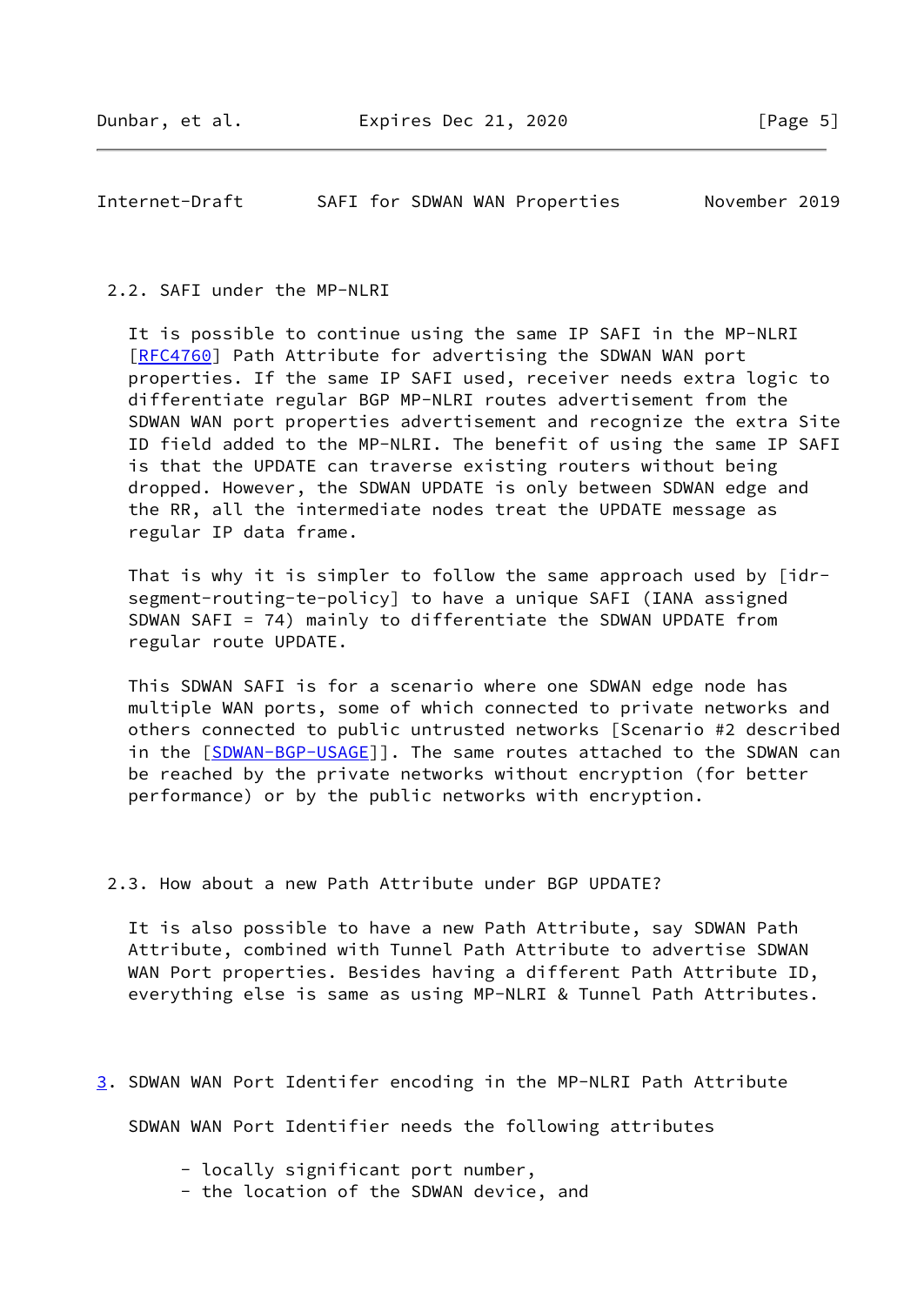- the globally routable address for the WAN Port.

| Dunbar, et al. | Expires Dec 21, 2020 | [Page 6] |
|----------------|----------------------|----------|
|----------------|----------------------|----------|

Internet-Draft SAFI for SDWAN WAN Properties November 2019

 Here is the encoding for those attributes in the NLRI field within the MP\_REACH\_NLRI Path Attribute of [RFC4760,](https://datatracker.ietf.org/doc/pdf/rfc4760) under a SDWAN SAFI  $(code = 74)$ :

 +------------------+ | NLRI Length | 1 octet +------------------+ | SDWAN-Type | 2 Octets +------------------+ | Port-Local-ID | 4 octets +------------------+ | SDWAN-Site-ID | 4 octets +------------------+ | SDWAN-Node-ID | 4 or 16 octets +------------------+

### where:

- NLRI Length: 1 octet of length expressed in bits as defined in  $[REC4760]$ .
- SDWAN-Type: to define the encoding of the rest of the SDWAN NLRI. There could be different sub-TLVs for different SDWAN WAN ports and their associated policies.
- Port local ID: SDWAN edge node Port identifier, which can be locally significant. Each port can have unique properties. For example, some ports may get ISP or DHCP assigned IP addresses (IPv4 or IPv6), some may have private IP addresses that packets to/from those ports have to traverse NAT. The detailed properties about the port are further encoded in the subTLVs, e.g. Port-subTLV under the Tunnel Path Attribute.
- SDWAN-Site-ID: used to identify a common property shared by a set of SDWAN edge nodes, such as the property of a specific geographic location shared by a group of SDWAN edge nodes. The property is used to steer an overlay route to traverse specific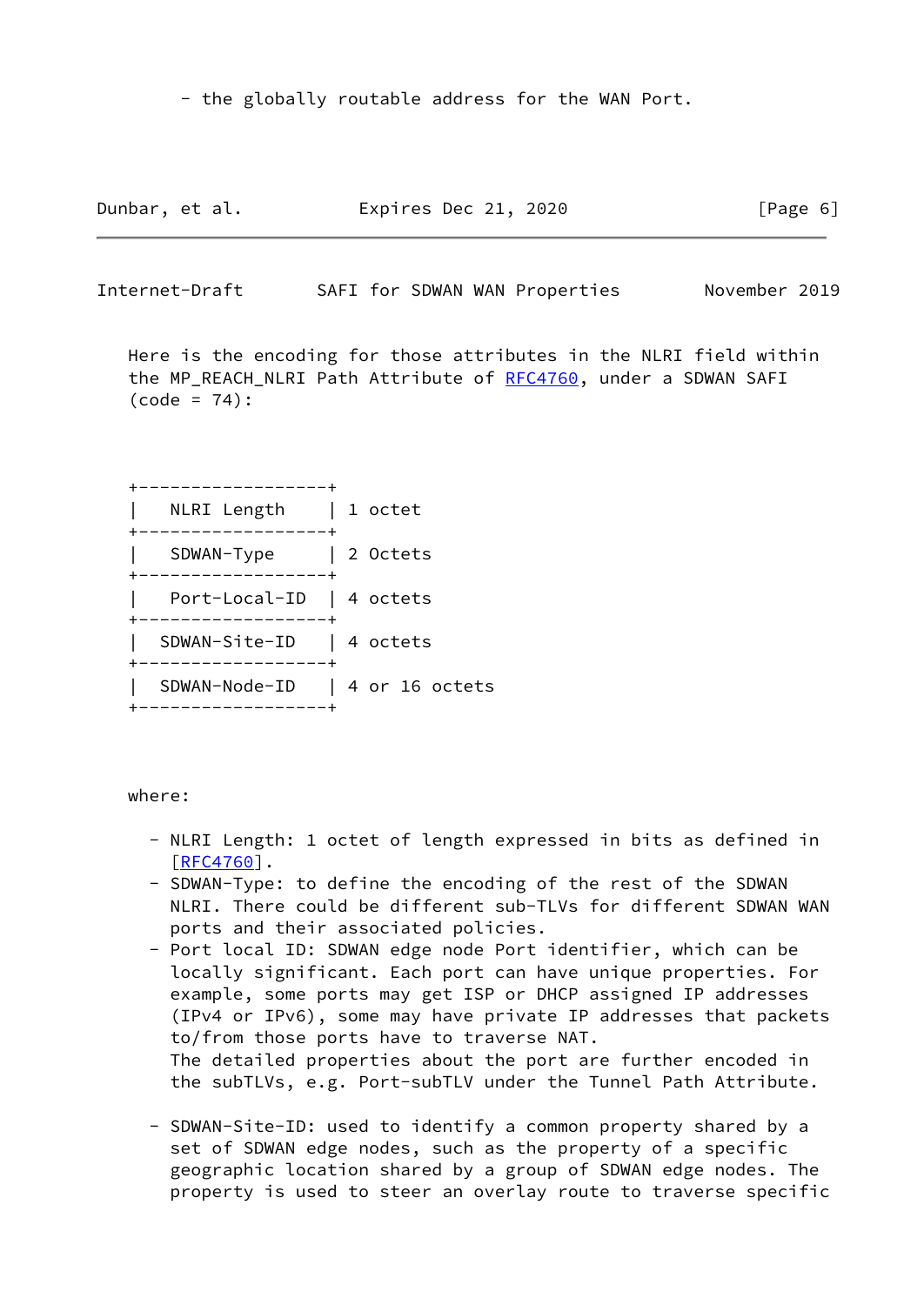geographic locations for various reasons, such as to comply

<span id="page-7-1"></span><span id="page-7-0"></span>Dunbar, et al. **Expires Dec 21, 2020** [Page 7] Internet-Draft SAFI for SDWAN WAN Properties November 2019 regulatory rules, to utilize specific value added services, or others. - SDWAN EdgeNode ID: the SDWAN edge node identifier, which has to be a routable address (IPv4 or IPv6) within the WAN. [4](#page-7-0). WAN Port Properties encoding in the Tunnel Path Attribute The content of the SDWAN Port properties is encoded in the Tunnel Encapsulation Attribute defined in [[Tunnel-Encap\]](#page-13-2) using a new Tunnel-Type TLV (code point to be assigned by IANA from the "BGP Tunnel Encapsulation Attribute Tunnel Types" registry). Tunnel Encaps Path Attribute (Code = 23) Tunnel Type: SDWAN-WAN-Port Followed by the detailed properties encoded as subTLV, such as SubTLV for NAT SubTLV for IPsec-SA Attribute SubTLV for ISP connected to the WAN port The Tunnel Encaps Attribute are defined as follows: 0 1 2 3 0 1 2 3 4 5 6 7 8 9 0 1 2 3 4 5 6 7 8 9 0 1 2 3 4 5 6 7 8 9 0 1 +-+-+-+-+-+-+-+-+-+-+-+-+-+-+-+-+-+-+-+-+-+-+-+-+-+-+-+-+-+-+-+-+ | Tunnel-Type(=SDWAN-WAN-Port )| Length (2 Octets) | +-+-+-+-+-+-+-+-+-+-+-+-+-+-+-+-+-+-+-+-+-+-+-+-+-+-+-+-+-+-+-+-+ | | | **Value** | **Value** | **Value** | **Value** | **Value** | **Value** | **Value** | **1**  | | +-+-+-+-+-+-+-+-+-+-+-+-+-+-+-+-+-+-+-+-+-+-+-+-+-+-+-+-+-+-+-+-+ SDWAN Tunnel Encapsulation TLV Value Field

Where:

Tunnel Type is SDWAN-WAN-Port (to be assigned by IANA).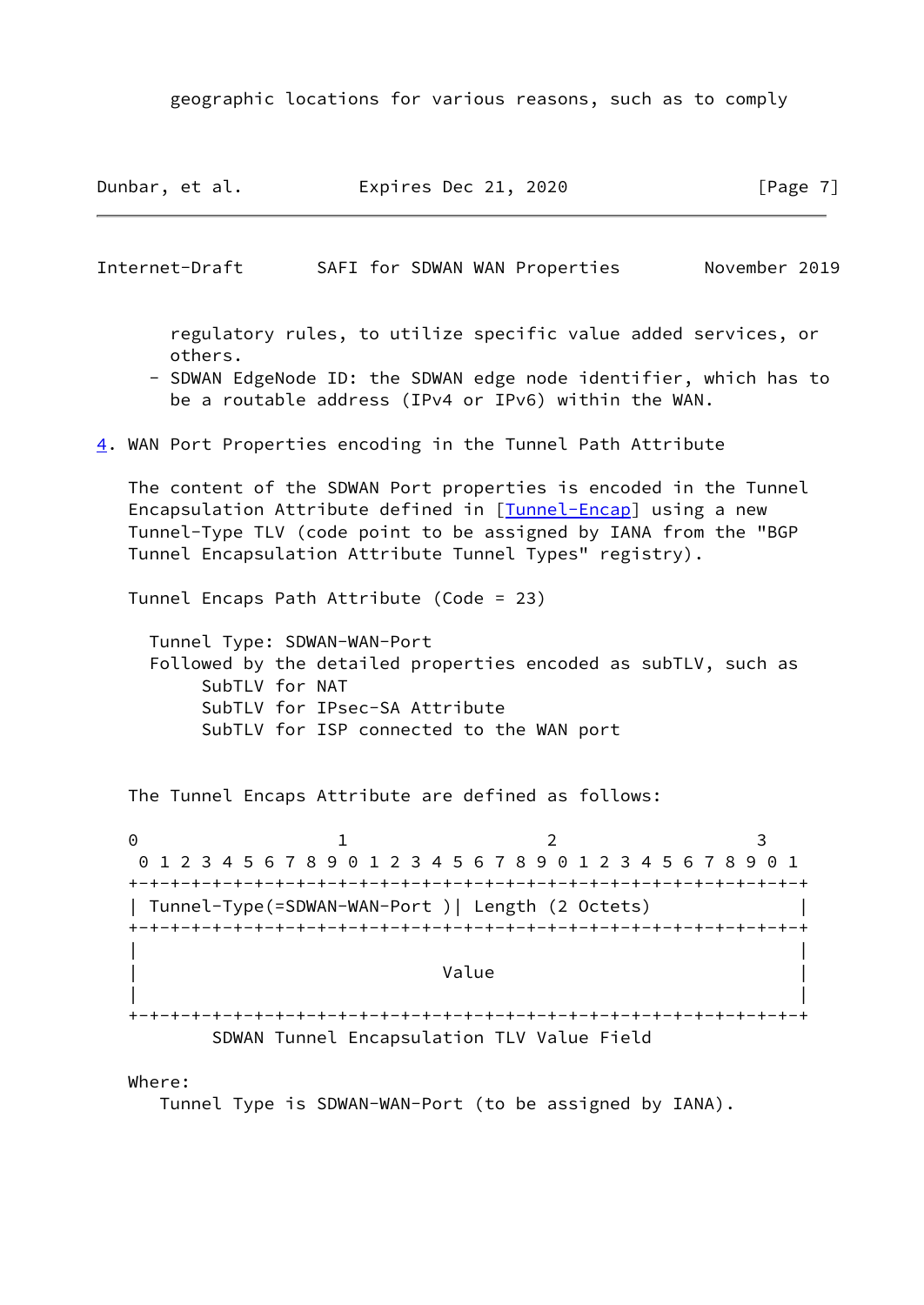Dunbar, et al. **Expires Dec 21, 2020** [Page 8]

<span id="page-8-1"></span>Internet-Draft SAFI for SDWAN WAN Properties November 2019

<span id="page-8-0"></span>[4.1](#page-8-0). Port Ext SubTLV for NAT

 NAT information is encoded is the Port Ext sub-TLV is for describing the NAT property if the port has private address and the network identifier to which the WAN port is connected, etc.

 A SDWAN edge node can inquire STUN (Session Traversal of UDP Through Network Address Translation [RFC 3489\)](https://datatracker.ietf.org/doc/pdf/rfc3489) Server to get the NAT property, the public IP address and the Public Port number to pass to peers.

 0 1 2 3 4 5 6 7 8 9 0 1 2 3 4 5 6 7 8 9 0 1 2 3 4 5 6 7 8 9 0 1 +-+-+-+-+-+-+-+-+-+-+-+-+-+-+-+-+-+-+-+-+-+-+-+-+-+-+-+-+-+-+-+-+ |Port Ext Type | EncapExt subTLV Length |I|O|R|R|R|R|R|R| +-+-+-+-+-+-+-+-+-+-+-+-+-+-+-+-+-+-+-+-+-+-+-+-+-+-+-+-+-+-+-+-+ | NAT Type | Encap-Type | Trans networkID| RD ID | +-+-+-+-+-+-+-+-+-+-+-+-+-+-+-+-+-+-+-+-+-+-+-+-+-+-+-+-+-+-+-+-+ | Local IP Address | 32-bits for IPv4, 128-bits for Ipv6  $~\sim~\sim~\sim~\sim~\sim~\sim~\sim~\sim~\sim~$  +-+-+-+-+-+-+-+-+-+-+-+-+-+-+-+-+-+-+-+-+-+-+-+-+-+-+-+-+-+-+-+-+ Local Port +-+-+-+-+-+-+-+-+-+-+-+-+-+-+-+-+-+-+-+-+-+-+-+-+-+-+-+-+-+-+-+-+ | Public IP | 32-bits for IPv4, 128-bits for Ipv6 ~~~~~~~~~~~~ +-+-+-+-+-+-+-+-+-+-+-+-+-+-+-+-+-+-+-+-+-+-+-+-+-+-+-+-+-+-+-+-+ Public Port +-+-+-+-+-+-+-+-+-+-+-+-+-+-+-+-+-+-+-+-+-+-+-+-+-+-+-+-+-+-+-+-+

Where:

 o Port Ext Type: indicate it is the Port Ext SubTLV. o PortExt subTLV Length: the length of the subTLV. o Flags: - I bit (CPE port address or Inner address scheme) If set to 0, indicate the inner (private) address is IPv4.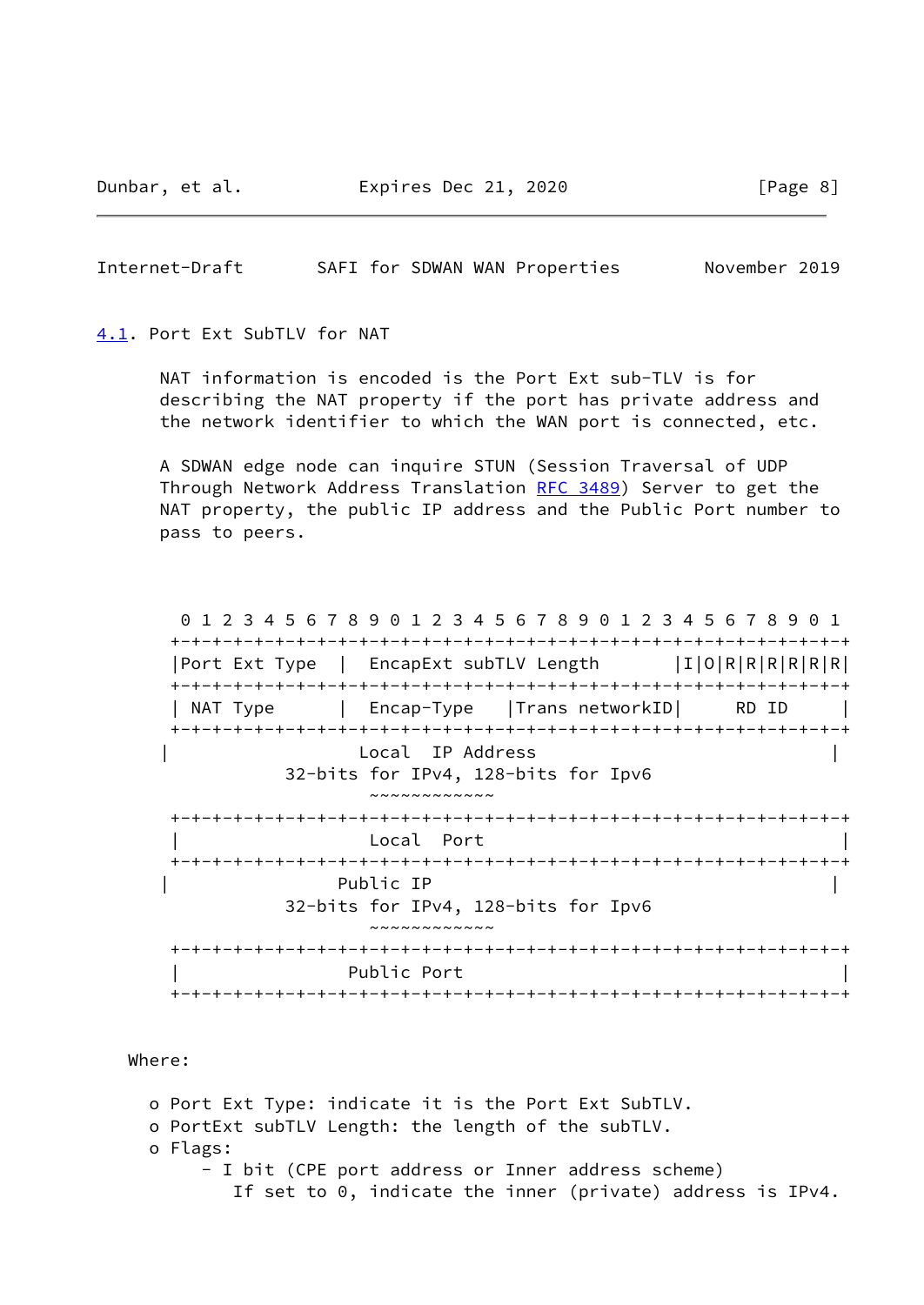If set to 1, it indicates the inner address is IPv6.

 - O bit (Outer address scheme): If set to 0, indicate the public (outer) address is IPv4.

| Dunbar, et al. | Expires Dec 21, 2020 | [Page 9] |
|----------------|----------------------|----------|
|----------------|----------------------|----------|

<span id="page-9-1"></span>Internet-Draft SAFI for SDWAN WAN Properties November 2019

 If set to 1, it indicates the public (outer) address is IPv6.

- R bits: reserved for future use. Must be set to 0 now.

- o NAT Type.without NAT; 1:1 static NAT; Full Cone; Restricted Cone; Port Restricted Cone; Symmetric; or Unknown (i.e. no response from the STUN server).
- o Encap Type.the supported encapsulation types for the port facing public network, such as IPsec+GRE, IPsec+VxLAN, IPsec without GRE, GRE (when packets don't need encryption)
- o Transport Network ID.Central Controller assign a global unique ID to each transport network.
- o RD ID.Routing Domain ID.Need to be global unique.
- o Local IP.The local (or private) IP address of the port.
- o Local Port.used by Remote SDWAN edge node for establishing IPsec to this specific port.
- o Public IP.The IP address after the NAT. If NAT is not used, this field is set to NULL.
- o Public Port.The Port after the NAT. If NAT is not used, this field is set to NULL.

<span id="page-9-0"></span>[4.2](#page-9-0). IPsec Security Association Property

 The IPsecSA sub-TLV is for the SDWAN edge node to establish IPsec security association with their peers via the port that face untrusted network. The minimum set of the IPsec information is from [\[CONTROLLER-IKE](#page-12-1)].

 0 1 2 3 4 5 6 7 8 9 0 1 2 3 4 5 6 7 8 9 0 1 2 3 4 5 6 7 8 9 0 1 +-+-+-+-+-+-+-+-+-+-+-+-+-+-+-+-+-+-+-+-+-+-+-+-+-+-+-+-+-+-+-+-+ |IPsec-SA Type | IPsecSA Length | Flag +-+-+-+-+-+-+-+-+-+-+-+-+-+-+-+-+-+-+-+-+-+-+-+-+-+-+-+-+-+-+-+-+ Transform | Transport | AH | ESP +-+-+-+-+-+-+-+-+-+-+-+-+-+-+-+-+-+-+-+-+-+-+-+-+-+-+-+-+-+-+-+-+ Key Counter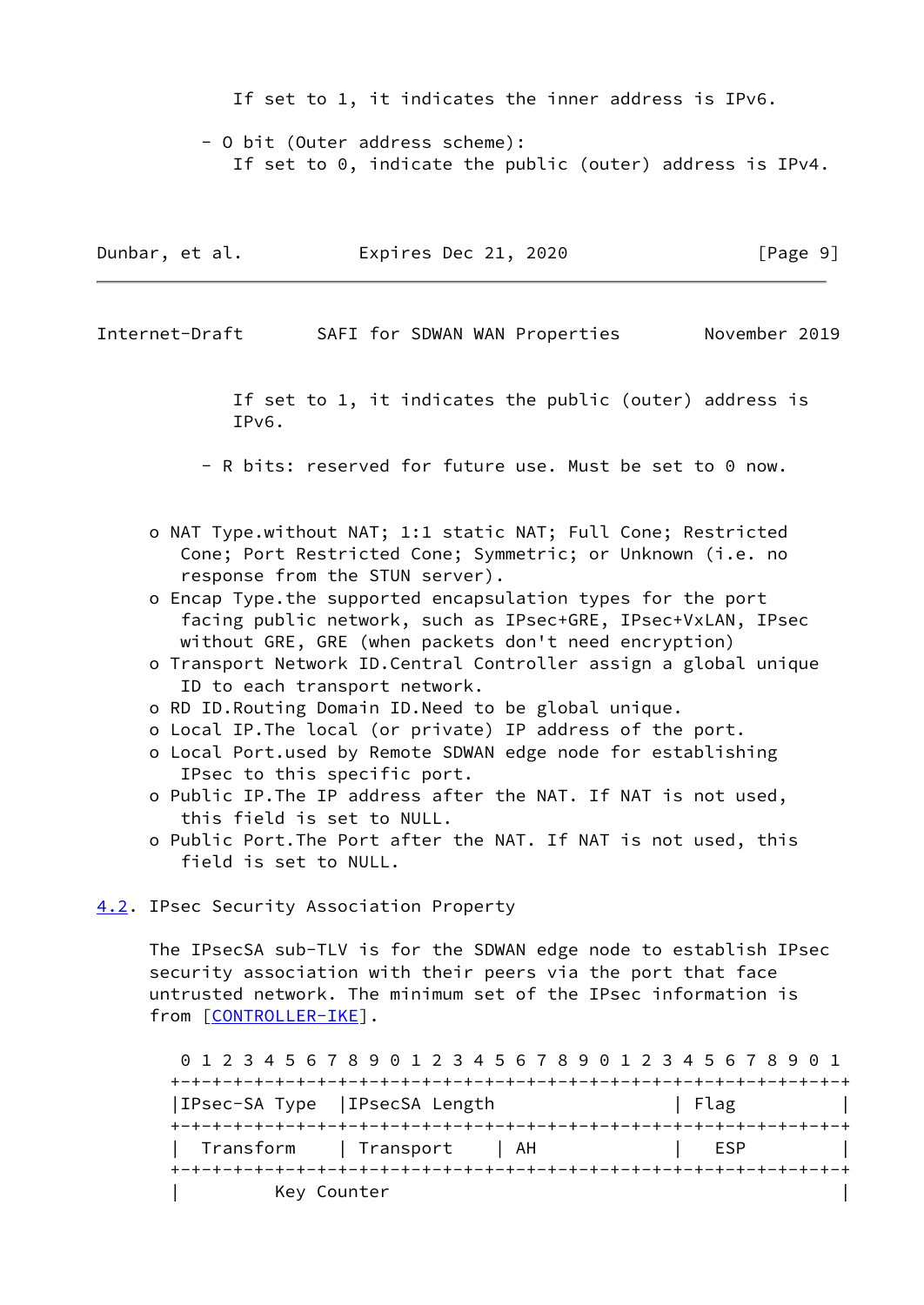

| Dunbar, et al. | Expires Dec 21, 2020 | [Page 10] |
|----------------|----------------------|-----------|
|----------------|----------------------|-----------|

<span id="page-10-1"></span>Internet-Draft SAFI for SDWAN WAN Properties November 2019

 +-+-+-+-+-+-+-+-+-+-+-+-+-+-+-+-+-+-+-+-+-+-+-+-+-+-+-+-+-+-+-+-+ | key3 length | key3 (for potential other keys | +-+-+-+-+-+-+-+-+-+-+-+-+-+-+-+-+-+-+-+-+-+-+-+-+-+-+-+-+-+-+-+-+ Duration +-+-+-+-+-+-+-+-+-+-+-+-+-+-+-+-+-+-+-+-+-+-+-+-+-+-+-+-+-+-+-+-+

# Where:

- o IPsec-SA SubTLV Type: to be assigned by IANA. The type value has to be between 128~255 because IPsec-SA subTLV needs 2 bytes for length to carry the needed information.
- o IPsec-SA subTLV Length (2 Byte): 25 (or more)
- o Flags: 1 octet of flags. None are defined at this stage. Flags SHOULD be set to zero on transmission and MUST be ignored on receipt.
- o Transform (1 Byte): the value can be AH, ESP, or AH+ESP.
- o Transport (1 byte): the value can be Tunnel Mode or Transport mode
- o AH (1 byte): AH authentication algorithms supported, which can be md5 | sha1 | sha2-256 | sha2-384 | sha2-512 | sm3. Each SDWAN edge node can have multiple authentication algorithms; send to its peers to negotiate the strongest one.
- o ESP (1 byte): ESP authentication algorithms supported, which can be md5 | sha1 | sha2-256 | sha2-384 | sha2-512 | sm3. Each SDWAN edge node can have multiple authentication algorithms; send to its peers to negotiate the strongest one. Default algorithm is AES-256.
- o Rekay Counter: 4 bytes
- o Public Key: IPsec public key
- o Nonce.IPsec Nonce
- o Key3.other potential key
- o Duration: SA life span.

#### <span id="page-10-0"></span>[4.3](#page-10-0). Remote Endpoint

The Remote Endpoint sub-TLV is not used for SDWAN NLRI because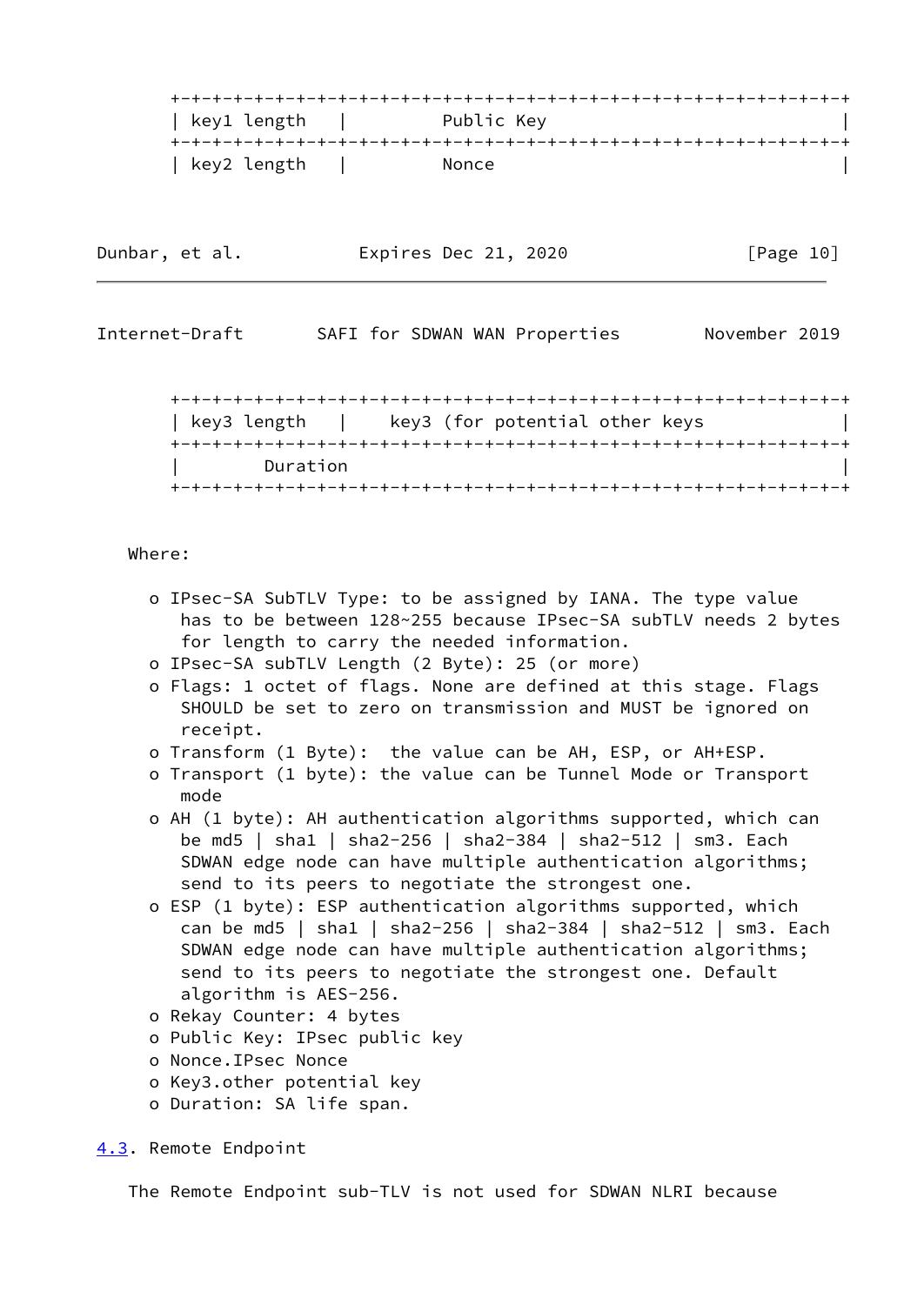- o The SDWAN Node ID and Site ID are already encoded in the SDWAN NLRI,
- o The network connected by the SDWAN WAN port might have identifier that is more than the AS number. SDWAN controller might use its own specific identifier for the network.

| Dunbar, et al. | Expires Dec 21, 2020 | [Page 11] |
|----------------|----------------------|-----------|
|----------------|----------------------|-----------|

<span id="page-11-1"></span>Internet-Draft SAFI for SDWAN WAN Properties November 2019

 o The Transport-Network-ID in the EncapExt sub-TLV represents the SDWAN unique network identifier.

 If the Remote Endpoint Sub-TLV is present, it is ignored by other SDWAN edge nodes.

<span id="page-11-0"></span>[5](#page-11-0). Manageability Considerations

TBD - this needs to be filled out before publishing

<span id="page-11-2"></span>[6](#page-11-2). Security Considerations

 The document describes the encoding for SDWAN edge nodes to advertise its SDWAN WAN ports properties to their peers via untrusted & unsecure networks.

 The secure propagation is achieved by secure channels, such as TLS, SSL, or IPsec, between the SDWAN edge nodes and the local controller RR.

[More details need to be filled in here]

<span id="page-11-3"></span>[7](#page-11-3). IANA Considerations

This document requires the following IANA actions.

 o SDWAN Overlay SAFI = 74 assigned by IANA o SDWAN Route Type

<span id="page-11-4"></span>[8](#page-11-4). References

8.1. Normative References

[RFC2119] Bradner, S., "Key words for use in RFCs to Indicate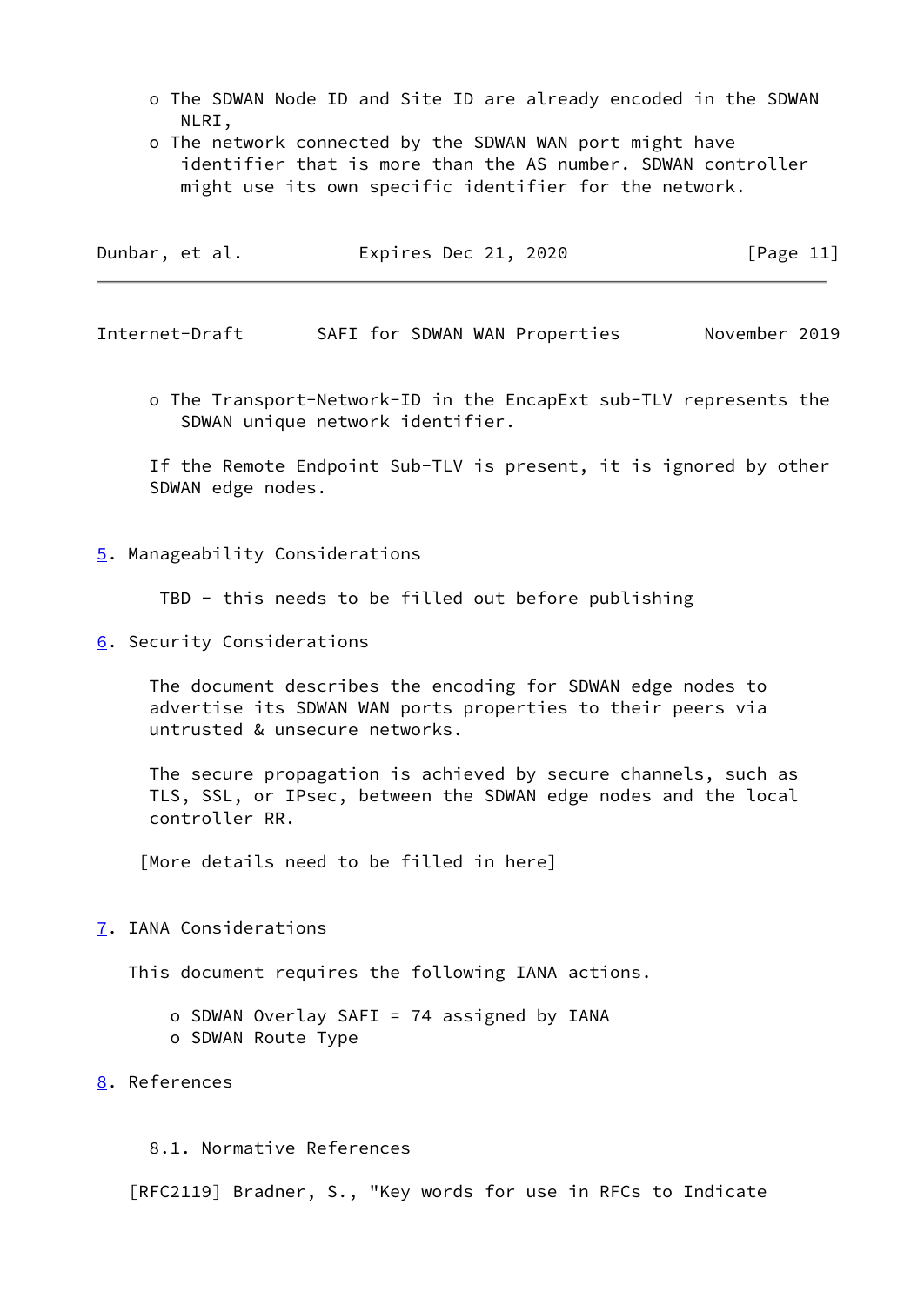Requirement Levels", [BCP 14](https://datatracker.ietf.org/doc/pdf/bcp14), [RFC 2119,](https://datatracker.ietf.org/doc/pdf/rfc2119) March 1997.

| Dunbar, et al. | Expires Dec 21, 2020 | [Page 12] |
|----------------|----------------------|-----------|
|----------------|----------------------|-----------|

<span id="page-12-0"></span>Internet-Draft SAFI for SDWAN WAN Properties November 2019

- 8.2. Informative References
- [RFC8192] S. Hares, et al, "Interface to Network Security Functions (I2NSF) Problem Statement and Use Cases", July 2017
- [RFC5521] P. Mohapatra, E. Rosen, "The BGP Encapsulation Subsequent Address Family Identifier (SAFI) and the BGP Tunnel Encapsulation Attribute", April 2009.
- <span id="page-12-1"></span> [CONTROLLER-IKE] D. Carrel, et al, "IPsec Key Exchange using a Controller", [draft-carrel-ipsecme-controller-ike-01](https://datatracker.ietf.org/doc/pdf/draft-carrel-ipsecme-controller-ike-01), work in-progress.
- [\[Tunnel-Encap](#page-13-2)]E. Rosen, et al, "The BGP Tunnel Encapsulation Attribute", [draft-ietf-idr-tunnel-encaps-09](https://datatracker.ietf.org/doc/pdf/draft-ietf-idr-tunnel-encaps-09), Feb 2018.
- [VPN-over-Internet] E. Rosen, "Provide Secure Layer L3VPNs over Public Infrastructure", [draft-rosen-bess-secure-l3vpn-00](https://datatracker.ietf.org/doc/pdf/draft-rosen-bess-secure-l3vpn-00), work-in-progress, July 2018
- [DMVPN] Dynamic Multi-point VPN: [https://www.cisco.com/c/en/us/products/security/dynamic](https://www.cisco.com/c/en/us/products/security/dynamic-multipoint-vpn-dmvpn/index.html) [multipoint-vpn-dmvpn/index.html](https://www.cisco.com/c/en/us/products/security/dynamic-multipoint-vpn-dmvpn/index.html)
- [DSVPN] Dynamic Smart VPN: [http://forum.huawei.com/enterprise/en/thread-390771-1-](http://forum.huawei.com/enterprise/en/thread-390771-1-1.html) [1.html](http://forum.huawei.com/enterprise/en/thread-390771-1-1.html)
- [ITU-T-X1036] ITU-T Recommendation X.1036, "Framework for creation, storage, distribution and enforcement of policies for network security", Nov 2007.
- [Net2Cloud-Problem] L. Dunbar and A. Malis, "Seamless Interconnect Underlay to Cloud Overlay Problem Statement", [draft-dm](https://datatracker.ietf.org/doc/pdf/draft-dm-net2cloud-problem-statement-02)[net2cloud-problem-statement-02](https://datatracker.ietf.org/doc/pdf/draft-dm-net2cloud-problem-statement-02), June 2018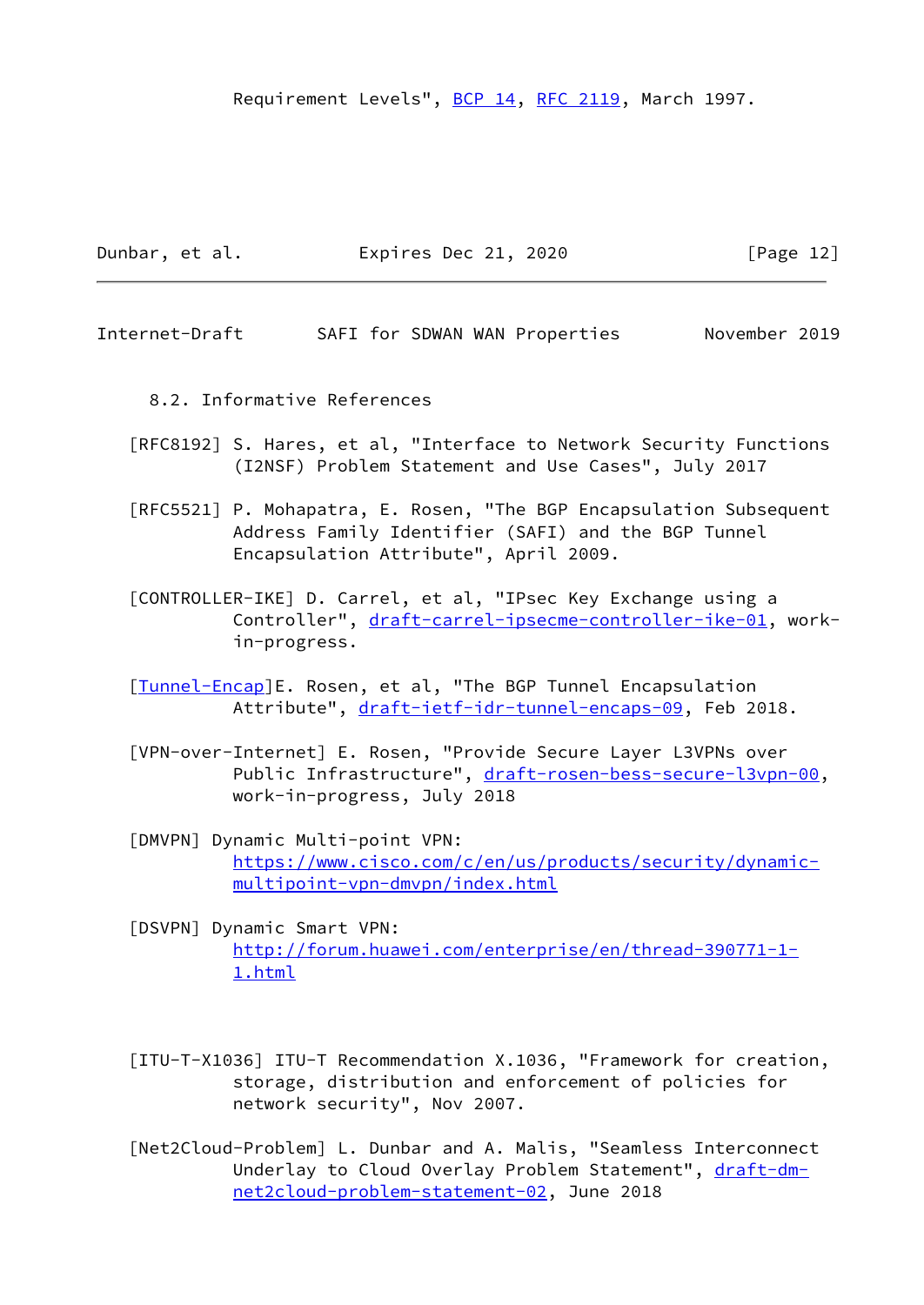[Net2Cloud-gap] L. Dunbar, A. Malis, and C. Jacquenet, "Gap Analysis of Interconnecting Underlay with Cloud Overlay", [draft-dm](https://datatracker.ietf.org/doc/pdf/draft-dm-net2cloud-gap-analysis-02) [net2cloud-gap-analysis-02,](https://datatracker.ietf.org/doc/pdf/draft-dm-net2cloud-gap-analysis-02) work-in-progress, Aug 2018.

<span id="page-13-1"></span>

| Dunbar, et al. | Expires Dec 21, 2020          | [Page 13]     |
|----------------|-------------------------------|---------------|
|                |                               |               |
| Internet-Draft | SAFI for SDWAN WAN Properties | November 2019 |

<span id="page-13-2"></span> [Tunnel-Encap] E. Rosen, et al "The BGP Tunnel Encapsulation Attribute", [draft-ietf-idr-tunnel-encaps-10](https://datatracker.ietf.org/doc/pdf/draft-ietf-idr-tunnel-encaps-10), Aug 2018.

## <span id="page-13-0"></span>[9](#page-13-0). Acknowledgments

 Acknowledgements to Wang Haibo, Hao Weiguo, and ShengCheng for implementation contribution; Many thanks to Jim Guichard, John Scudder, Darren Dukes, Andy Malis, Rachel Huang and Donald Eastlake for their review and contributions.

This document was prepared using 2-Word-v2.0.template.dot.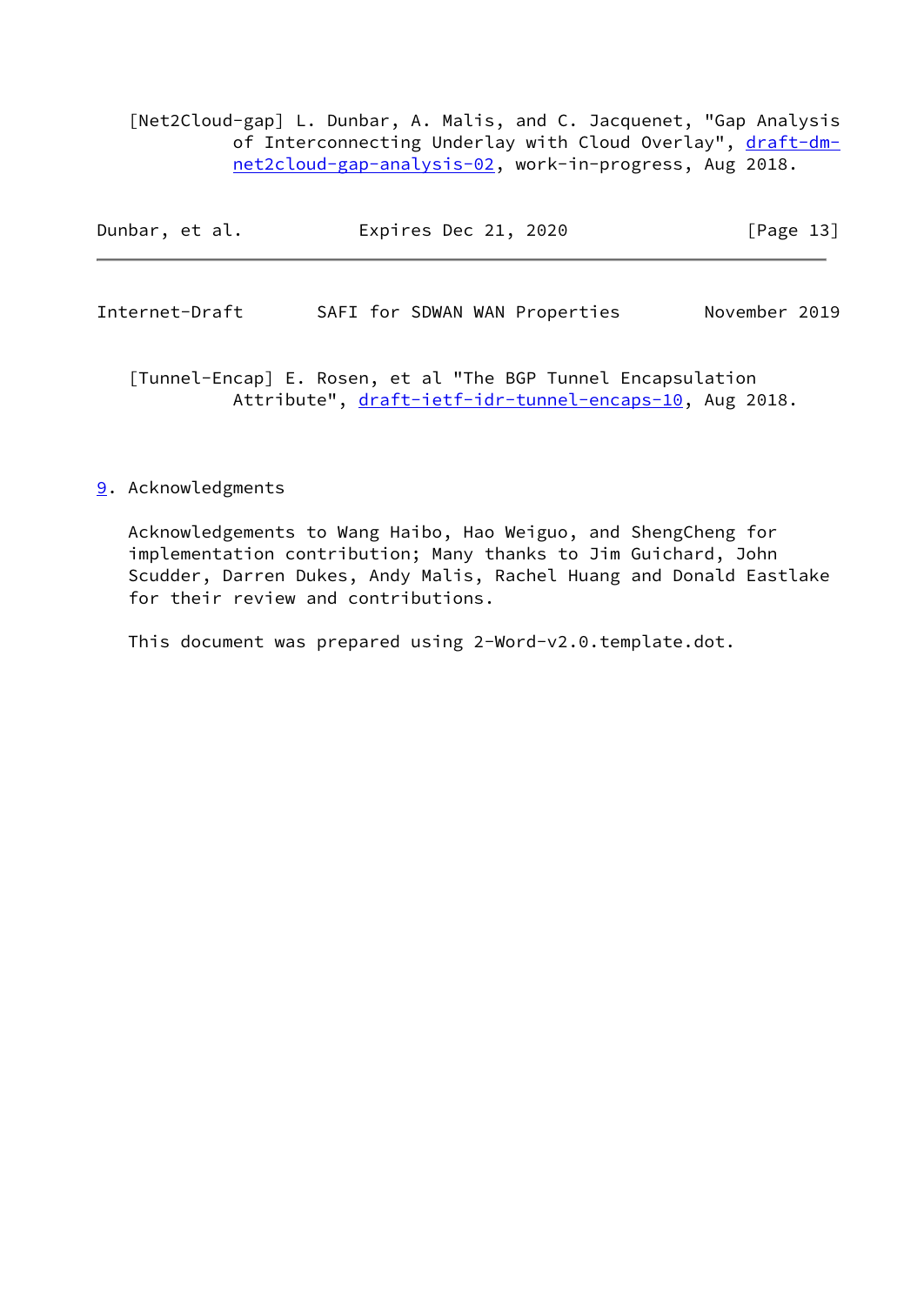Dunbar, et al. Expires Dec 21, 2020 [Page 14]

Internet-Draft SAFI for SDWAN WAN Properties November 2019

Authors' Addresses

 Linda Dunbar Futurewei Email: ldunbar@futurewei.com

 Sue Hares Hickory Hill Consulting Email: shares@ndzh.com